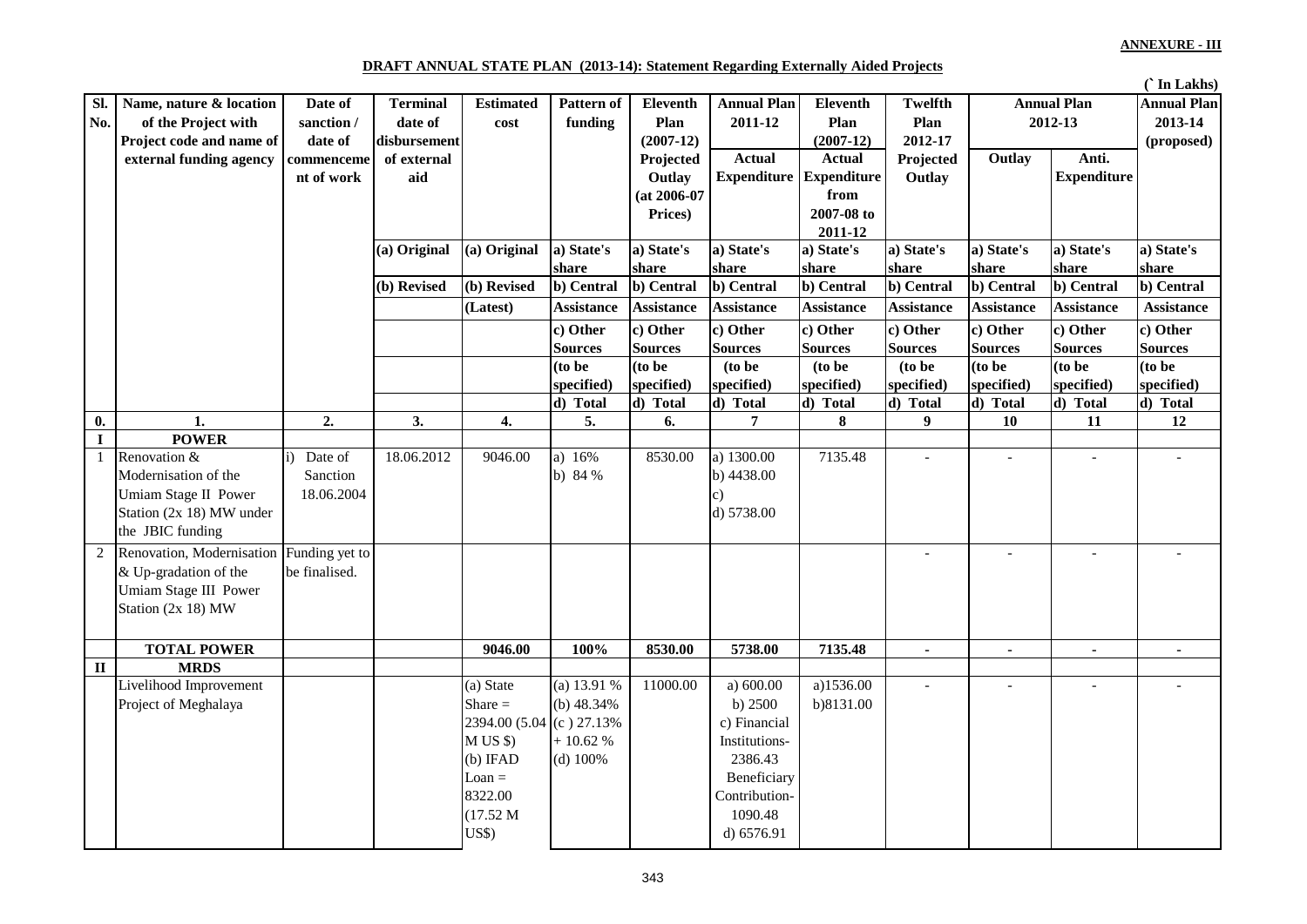| Sl.        | Name, nature & location                          | Date of                  | <b>Terminal</b>          | <b>Estimated</b>         | Pattern of               | <b>Eleventh</b>   | <b>Annual Plan</b>       | Eleventh                 | Twelfth                | <b>Annual Plan</b> |                    | <b>Annual Plan</b>    |
|------------|--------------------------------------------------|--------------------------|--------------------------|--------------------------|--------------------------|-------------------|--------------------------|--------------------------|------------------------|--------------------|--------------------|-----------------------|
| No.        | of the Project with                              | sanction /               | date of                  | cost                     | funding                  | Plan              | 2011-12                  | Plan                     | Plan                   | 2012-13            |                    | 2013-14               |
|            | Project code and name of                         | date of                  | disbursement             |                          |                          | $(2007-12)$       |                          | $(2007-12)$              | 2012-17                |                    |                    | (proposed)            |
|            | external funding agency                          | commenceme               | of external              |                          |                          | Projected         | <b>Actual</b>            | <b>Actual</b>            | Projected              | Outlay             | Anti.              |                       |
|            |                                                  | nt of work               | aid                      |                          |                          | Outlay            | <b>Expenditure</b>       | <b>Expenditure</b>       | Outlay                 |                    | <b>Expenditure</b> |                       |
|            |                                                  |                          |                          |                          |                          | $(at 2006-07)$    |                          | from                     |                        |                    |                    |                       |
|            |                                                  |                          |                          |                          |                          | Prices)           |                          | 2007-08 to<br>2011-12    |                        |                    |                    |                       |
|            |                                                  |                          | (a) Original             | (a) Original             | a) State's               | a) State's        | a) State's               | a) State's               | a) State's             | a) State's         | a) State's         | a) State's            |
|            |                                                  |                          |                          |                          | share                    | share             | share                    | share                    | share                  | share              | share              | share                 |
|            |                                                  |                          | (b) Revised              | (b) Revised              | b) Central               | b) Central        | b) Central               | b) Central               | b) Central             | b) Central         | b) Central         | b) Central            |
|            |                                                  |                          |                          | (Latest)                 | <b>Assistance</b>        | <b>Assistance</b> | <b>Assistance</b>        | <b>Assistance</b>        | <b>Assistance</b>      | <b>Assistance</b>  | <b>Assistance</b>  | <b>Assistance</b>     |
|            |                                                  |                          |                          |                          | c) Other                 | c) Other          | c) Other                 | c) Other                 | c) Other               | c) Other           | c) Other           | c) Other              |
|            |                                                  |                          |                          |                          | <b>Sources</b>           | <b>Sources</b>    | Sources                  | <b>Sources</b>           | <b>Sources</b>         | <b>Sources</b>     | <b>Sources</b>     | <b>Sources</b>        |
|            |                                                  |                          |                          |                          | (to be                   | (to be            | (to be                   | (to be                   | (to be                 | $($ to be          | (to be             | (to be                |
|            |                                                  |                          |                          |                          | specified)               | specified)        | specified)               | specified)               | specified)             | specified)         | specified)         | specified)            |
|            |                                                  |                          |                          |                          | d) Total                 | d) Total          | d) Total                 | d) Total                 | d) Total               | d) Total           | d) Total           | d) Total              |
|            |                                                  |                          |                          | (c)                      |                          |                   |                          |                          |                        |                    |                    |                       |
|            |                                                  |                          |                          | Institutional            |                          |                   |                          |                          |                        |                    |                    |                       |
|            |                                                  |                          |                          | $Finance =$              |                          |                   |                          |                          |                        |                    |                    |                       |
|            |                                                  |                          |                          | 4669.00 (9.83            |                          |                   |                          |                          |                        |                    |                    |                       |
|            |                                                  |                          |                          | M US \$<br>Beneficiary   |                          |                   |                          |                          |                        |                    |                    |                       |
|            |                                                  |                          |                          | Contribution             |                          |                   |                          |                          |                        |                    |                    |                       |
|            |                                                  |                          |                          | 1829.                    |                          |                   |                          |                          |                        |                    |                    |                       |
|            |                                                  |                          |                          |                          |                          |                   |                          |                          |                        |                    |                    |                       |
|            | <b>TOTAL MRDS</b>                                |                          |                          | 17214.00                 | 100                      | 11000.00          | 6576.91                  | 9667.00                  |                        |                    | $\overline{a}$     |                       |
| III        | <b>IFAD</b> Meghalaya<br><b>Integrated Rural</b> |                          |                          | a) 115000.00             | a) 50%                   |                   |                          |                          | 75000                  | (a) 500.00         | a)0.00             | a)500.00<br>b)4500.00 |
|            | Development & Livelihood                         |                          |                          |                          | b) $50%$<br>d) $100%$    |                   |                          |                          |                        | (b) $4500.00$      | b)2250.00          | d)5000.00             |
|            | Project                                          |                          |                          |                          |                          |                   |                          |                          |                        | $(d)$ 5000         | d)2250.00          |                       |
|            | <b>Total: MIRDP</b>                              |                          |                          | 115000.00                |                          |                   |                          |                          | 75000.00               | 5000.00            | 2250.00            | 5000.00               |
| ${\bf IV}$ | <b>ADB</b> (ROADS)                               |                          |                          |                          |                          |                   |                          |                          |                        |                    |                    |                       |
|            | i) Garobadha-Dalu road                           | $\overline{\phantom{a}}$ | $\overline{\phantom{a}}$ | $\sim$                   | $\overline{\phantom{a}}$ | a) 1852.00        | $\sim$                   | $\overline{\phantom{a}}$ | a) 17875.80            | 1200.00            | 36.00              | (a) 600.00            |
|            | ii) Mawshynrut-Hahim                             | $\overline{\phantom{a}}$ | $\blacksquare$           | $\overline{\phantom{a}}$ | $\overline{\phantom{a}}$ | b) 16668.00       | $\overline{\phantom{a}}$ | $\overline{a}$           | b) 1986.20             | 10800.00           | 324.00             | (b) $6800.00$         |
|            | road                                             |                          |                          |                          |                          |                   |                          |                          |                        |                    |                    | $(d)$ 7400.00         |
|            | iii) Mawngap-Umpung                              | $\overline{a}$           |                          |                          |                          | c)                | $\overline{\phantom{a}}$ |                          | 0.00<br>$\mathbf{c}$ ) |                    |                    |                       |
|            | road                                             |                          |                          |                          |                          |                   |                          |                          |                        |                    |                    |                       |
|            | <b>TOTAL</b>                                     | $\sim$                   | $\overline{\phantom{a}}$ | $\sim$                   | $\overline{\phantom{a}}$ | d) 18520.00       | $\sim$                   | $\overline{\phantom{a}}$ | d) 19862.00            | 12000.00           | 360.00             | 7400.00               |
|            | <b>Total: ADB (Roads)</b>                        | $\blacksquare$           |                          | $\blacksquare$           | $\blacksquare$           | 18520.00          | $\blacksquare$           | $\blacksquare$           | 19862.00               | 12000.00           | 360.00             | 7400.00               |
|            |                                                  |                          |                          |                          |                          |                   |                          |                          |                        |                    |                    |                       |
|            |                                                  |                          |                          |                          |                          |                   |                          |                          |                        |                    |                    |                       |
|            |                                                  |                          |                          |                          |                          |                   |                          |                          |                        |                    |                    |                       |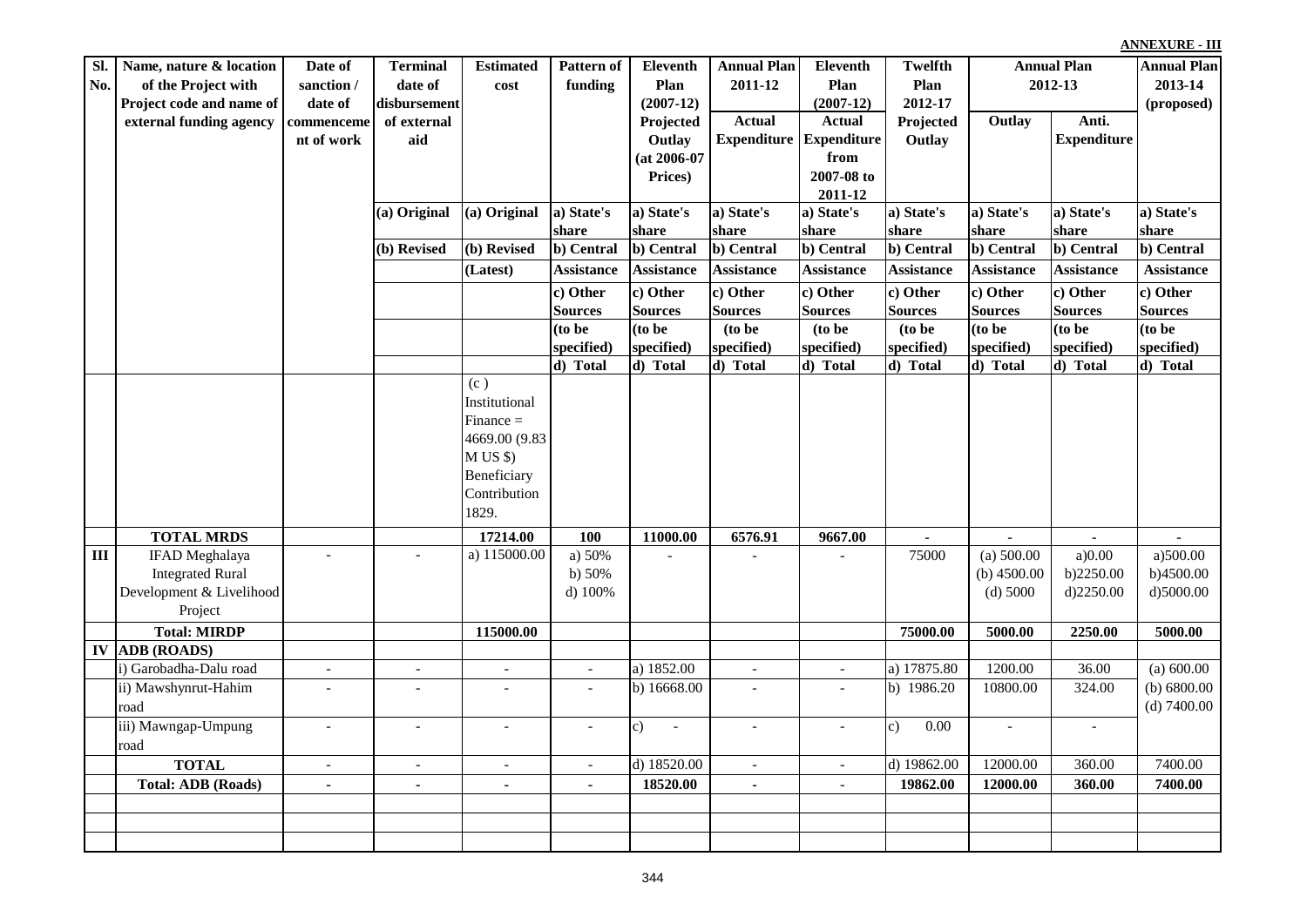| Sl.            | Name, nature & location     | Date of                  | <b>Terminal</b> | <b>Estimated</b> | Pattern of        | Eleventh          | <b>Annual Plan</b> | <b>Eleventh</b>    | <b>Twelfth</b>           | <b>Annual Plan</b> |                              | <b>Annual Plan</b> |
|----------------|-----------------------------|--------------------------|-----------------|------------------|-------------------|-------------------|--------------------|--------------------|--------------------------|--------------------|------------------------------|--------------------|
| No.            | of the Project with         | sanction /               | date of         | cost             | funding           | Plan              | 2011-12            | Plan               | Plan                     | 2012-13            |                              | 2013-14            |
|                | Project code and name of    | date of                  | disbursement    |                  |                   | $(2007-12)$       |                    | $(2007-12)$        | 2012-17                  |                    |                              | (proposed)         |
|                | external funding agency     | commenceme               | of external     |                  |                   | Projected         | <b>Actual</b>      | Actual             | Projected                | Outlay             | Anti.                        |                    |
|                |                             | nt of work               | aid             |                  |                   | Outlay            | <b>Expenditure</b> | <b>Expenditure</b> | Outlay                   |                    | <b>Expenditure</b>           |                    |
|                |                             |                          |                 |                  |                   | $(at 2006-07)$    |                    | from               |                          |                    |                              |                    |
|                |                             |                          |                 |                  |                   | Prices)           |                    | 2007-08 to         |                          |                    |                              |                    |
|                |                             |                          |                 |                  |                   |                   |                    | 2011-12            |                          |                    |                              |                    |
|                |                             |                          | (a) Original    | (a) Original     | a) State's        | a) State's        | a) State's         | a) State's         | a) State's               | a) State's         | a) State's                   | a) State's         |
|                |                             |                          |                 |                  | share             | share             | share              | share              | share                    | share              | share                        | share              |
|                |                             |                          | (b) Revised     | (b) Revised      | b) Central        | b) Central        | b) Central         | b) Central         | b) Central               | b) Central         | b) Central                   | b) Central         |
|                |                             |                          |                 | (Latest)         | <b>Assistance</b> | <b>Assistance</b> | <b>Assistance</b>  | <b>Assistance</b>  | <b>Assistance</b>        | <b>Assistance</b>  | <b>Assistance</b>            | <b>Assistance</b>  |
|                |                             |                          |                 |                  | c) Other          | c) Other          | c) Other           | c) Other           | c) Other                 | c) Other           | c) Other                     | c) Other           |
|                |                             |                          |                 |                  | <b>Sources</b>    | <b>Sources</b>    | <b>Sources</b>     | <b>Sources</b>     | <b>Sources</b>           | <b>Sources</b>     | <b>Sources</b>               | <b>Sources</b>     |
|                |                             |                          |                 |                  | (to be            | (to be            | (to be             | (to be             | (to be                   | (to be             | (to be                       | (to be             |
|                |                             |                          |                 |                  | specified)        | specified)        | specified)         | specified)         | specified)               | specified)         | specified)                   | specified)         |
|                |                             |                          |                 |                  | d) Total          | d) Total          | d) Total           | d) Total           | d) Total                 | d) Total           | d) Total                     | d) Total           |
| $\mathbf{V}$   | <b>ADB</b> (URBAN)          |                          |                 |                  |                   |                   |                    |                    |                          |                    |                              |                    |
| $\mathbf{1}$   | <b>Urban Development</b>    | $2010 - 11$              |                 | (a) $34975.00$   | a) 10%            | (a) 50.00         | $(a)$ Nil          | $(a)$ 100.00       | (a) 1500.00              | $(a)$ 950.00       | (a) $50.00$ (c) (a) $950.00$ |                    |
|                | Project for Shillong        |                          |                 |                  | b) $90%$          | $(c)$ 450.00      | (c) 617.95         | $(c)$ 1355.11      | $(c)$ 13500.00           | (c) 8550.00        | 450.00 (ADB (c) 8550.00      |                    |
|                | <b>NERCCDIP</b>             |                          |                 |                  |                   | (EAP)             | $(d)$ 617.95       | (ADB)              | (ADB)                    | (ADB)              | funding)                     | (ADB)              |
|                |                             |                          |                 |                  |                   | (d)500.00         |                    | funding)           | funding)                 | funding)           | $(d)$ 500.00                 | Funding)           |
|                |                             |                          |                 |                  |                   |                   |                    | (d) $1455.11$      | (d) $15000.00$           | $(d)$ 9500.00      |                              | $(d)$ 9500.00      |
| $\overline{2}$ | <b>JICA</b> funded projects |                          |                 |                  |                   |                   |                    |                    |                          |                    |                              | (a) $100.00$       |
|                |                             |                          |                 |                  |                   |                   |                    |                    |                          |                    |                              | $(c)$ 900.00       |
|                |                             |                          |                 |                  |                   |                   |                    |                    |                          |                    |                              | (d) $1000.00$      |
|                | Total: ADB (Urban)          | $\overline{a}$           | $\blacksquare$  | 34975.00         | $\blacksquare$    | 500.00            | 617.95             | 1455.11            | 15000.00                 | 9500.00            | 500.00                       | 10500.00           |
|                | <b>ADB</b> (SKILL           | $2012 - 13$              |                 |                  |                   |                   |                    |                    |                          | a) $450.00$        |                              |                    |
|                | <b>DEVELOPMENT</b> )        |                          |                 |                  |                   |                   |                    |                    |                          | b) $50.00$         |                              |                    |
|                |                             |                          |                 |                  |                   |                   |                    |                    |                          | $d)$ 500.00        |                              |                    |
|                | <b>Total ADB (SKILL</b>     |                          |                 |                  |                   |                   |                    |                    |                          | 500.00             | $\overline{a}$               |                    |
|                | DEVELOPMENT)                |                          |                 |                  |                   |                   |                    |                    |                          |                    |                              |                    |
|                |                             |                          |                 |                  |                   |                   |                    |                    |                          |                    |                              |                    |
|                | <b>VI EDUCATION</b>         |                          |                 |                  |                   |                   |                    |                    |                          |                    |                              |                    |
|                | <b>State Project</b>        | $\overline{\phantom{a}}$ |                 |                  |                   |                   |                    |                    | $\overline{\phantom{a}}$ | (a) 10.00          | 26.64                        | (a) 10.00          |
|                | Implementation Unit -       |                          |                 |                  |                   |                   |                    |                    |                          | (b) $90.00$        |                              | (b) $90.00$        |
|                | Meghalaya                   |                          |                 |                  |                   |                   |                    |                    |                          | $(d)$ 100.00       |                              | $(d)$ 100.00       |
|                | <b>IDA-Project Third</b>    |                          |                 |                  |                   |                   |                    |                    |                          |                    |                              |                    |
|                | <b>Technical Education</b>  |                          |                 |                  |                   |                   |                    |                    |                          |                    |                              |                    |
|                | Project                     |                          |                 |                  |                   |                   |                    |                    |                          |                    |                              |                    |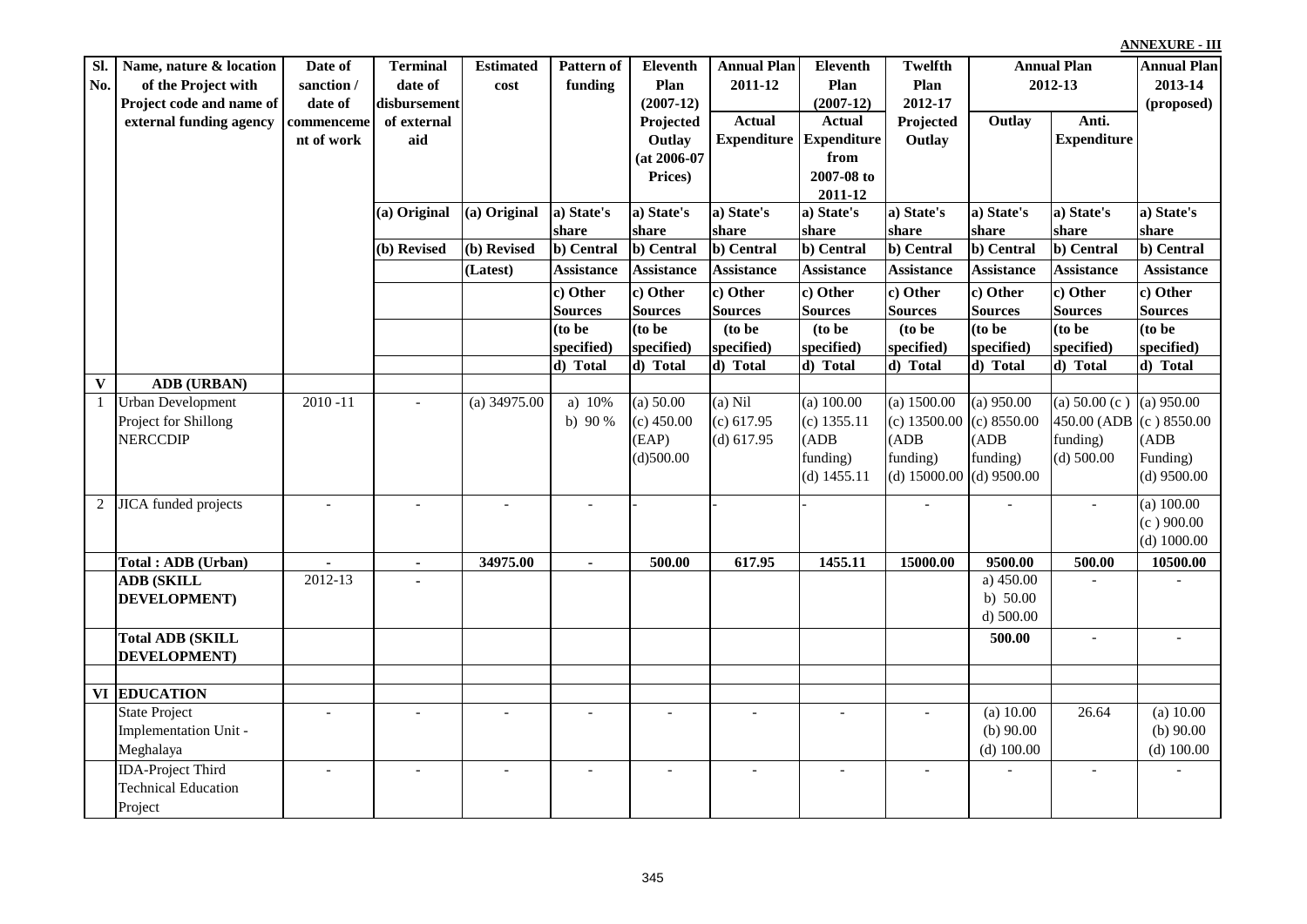| Sl.<br>No. | Name, nature & location<br>of the Project with | Date of<br>sanction /    | <b>Terminal</b><br>date of | <b>Estimated</b><br>cost | Pattern of<br>funding    | <b>Eleventh</b><br>Plan  | <b>Annual Plan</b><br>2011-12 | Eleventh<br>Plan         | Twelfth<br>Plan          | <b>Annual Plan</b><br>2012-13 |                             | <b>Annual Plan</b><br>2013-14 |
|------------|------------------------------------------------|--------------------------|----------------------------|--------------------------|--------------------------|--------------------------|-------------------------------|--------------------------|--------------------------|-------------------------------|-----------------------------|-------------------------------|
|            | Project code and name of                       | date of                  | disbursement               |                          |                          | $(2007-12)$              |                               | $(2007-12)$              | 2012-17                  |                               |                             | (proposed)                    |
|            | external funding agency                        | commenceme               | of external                |                          |                          | Projected                | <b>Actual</b>                 | <b>Actual</b>            | Projected                | Outlay                        | Anti.                       |                               |
|            |                                                | nt of work               | aid                        |                          |                          | Outlay                   | <b>Expenditure</b>            | <b>Expenditure</b>       | Outlay                   |                               | <b>Expenditure</b>          |                               |
|            |                                                |                          |                            |                          |                          | $(at 2006-07)$           |                               | from                     |                          |                               |                             |                               |
|            |                                                |                          |                            |                          |                          | Prices)                  |                               | 2007-08 to               |                          |                               |                             |                               |
|            |                                                |                          |                            |                          |                          |                          |                               | 2011-12                  |                          |                               |                             |                               |
|            |                                                |                          | (a) Original               | (a) Original             | a) State's               | a) State's               | a) State's                    | a) State's               | a) State's               | a) State's                    | a) State's                  | a) State's                    |
|            |                                                |                          | (b) Revised                | (b) Revised              | share<br>b) Central      | share<br>b) Central      | share<br>b) Central           | share<br>b) Central      | share<br>b) Central      | share<br>b) Central           | share<br>b) Central         | share<br>b) Central           |
|            |                                                |                          |                            |                          |                          |                          |                               |                          |                          |                               |                             |                               |
|            |                                                |                          |                            | (Latest)                 | <b>Assistance</b>        | <b>Assistance</b>        | <b>Assistance</b>             | <b>Assistance</b>        | <b>Assistance</b>        | <b>Assistance</b>             | <b>Assistance</b>           | <b>Assistance</b>             |
|            |                                                |                          |                            |                          | c) Other                 | c) Other                 | c) Other                      | c) Other                 | c) Other                 | c) Other                      | c) Other                    | c) Other                      |
|            |                                                |                          |                            |                          | <b>Sources</b>           | <b>Sources</b>           | <b>Sources</b>                | <b>Sources</b>           | <b>Sources</b>           | <b>Sources</b>                | <b>Sources</b>              | <b>Sources</b>                |
|            |                                                |                          |                            |                          | (to be                   | (to be                   | (to be                        | (to be                   | (to be                   | (to be                        | (to be                      | (to be                        |
|            |                                                |                          |                            |                          | specified)               | specified)               | specified)                    | specified)               | specified)               | specified)                    | specified)                  | specified)                    |
|            | Support Human Capital                          | $\blacksquare$           |                            | $\sim$                   | d) Total                 | d) Total                 | d) Total                      | $\overline{d}$ ) Total   | d) Total                 | $\overline{d}$ Total          | d) Total                    | d) Total<br>(a)85.00          |
|            |                                                |                          |                            |                          |                          |                          |                               |                          |                          |                               |                             | (b) $765.00$                  |
|            |                                                |                          |                            |                          |                          |                          |                               |                          |                          |                               |                             | $(d)$ 850.00                  |
|            | <b>TOTAL(EDUCATION)</b>                        | $\mathbf{r}$             | $\mathbf{r}$               | $\mathbf{r}$             | $\mathbf{r}$             | $\blacksquare$           | $\mathbf{r}$                  | $\mathbf{r}$             | $\overline{\phantom{a}}$ | 100.00                        | 26.64                       | 950.00                        |
|            |                                                |                          |                            |                          |                          |                          |                               |                          |                          |                               |                             |                               |
|            |                                                |                          |                            |                          |                          |                          |                               |                          |                          |                               |                             |                               |
|            | <b>VII</b> Training & Employment               |                          |                            |                          |                          |                          |                               |                          |                          |                               |                             |                               |
|            | <b>Upgradation of ITI, Tura</b>                |                          |                            |                          | (a) 10%                  | $(a)$ 21.88              | $\overline{a}$                |                          | 500.00                   | (a) $20.00$ (b)               | 81.27                       | (a) 20.00                     |
|            | under World Bank                               |                          |                            |                          | (b) $90\%$               | (b) $196.85$             |                               |                          |                          | 180.00(d)                     |                             | (b) $180.00$                  |
|            | Assistance                                     |                          |                            |                          | (d) $100%$               | $(d)$ 218.73             |                               |                          |                          | 200.00                        |                             | $(d)$ 200.00                  |
|            | <b>TOTAL</b> (Training &                       | $\blacksquare$           | $\blacksquare$             | $\blacksquare$           | 100%                     | 218.73                   | $\blacksquare$                | $\blacksquare$           | 500.00                   | 200.00                        | 81.27                       | 200.00                        |
|            | Employment)                                    |                          |                            |                          |                          |                          |                               |                          |                          |                               |                             |                               |
|            | <b>VII JICA Projects</b>                       | $\blacksquare$           | $\blacksquare$             | $\mathbf{r}$             | $\mathbf{r}$             | $\blacksquare$           | $\blacksquare$                | $\blacksquare$           | $\overline{a}$           | $\blacksquare$                | $\mathbb{Z}^2$              | $\equiv$                      |
|            | a. Water Supply                                | $\blacksquare$           | $\blacksquare$             |                          | $\blacksquare$           | $\sim$                   | $\sim$                        | $\sim$                   |                          | $\blacksquare$                | $\overline{\phantom{a}}$    |                               |
|            | (i) Providing Drinking                         | $\overline{\phantom{0}}$ |                            | 250000.00                | $\overline{a}$           | $\overline{\phantom{a}}$ | $\overline{a}$                | $\overline{a}$           | 250000.00                | 5000.00                       | $\overline{\phantom{a}}$    | (a) 500.00                    |
|            | Water Supply & basic                           |                          |                            |                          |                          |                          |                               |                          |                          |                               |                             | (b) $3500.00$                 |
|            | facility to environmentally                    |                          |                            |                          |                          |                          |                               |                          |                          |                               |                             | $(d)$ 4000.00                 |
|            | degraded areas of East                         |                          |                            |                          |                          |                          |                               |                          |                          |                               |                             |                               |
|            | Khasi Hills & Jaintia Hills                    |                          |                            |                          |                          |                          |                               |                          |                          |                               |                             |                               |
|            | districts in the State of                      |                          |                            |                          |                          |                          |                               |                          |                          |                               |                             |                               |
|            | Meghalaya                                      |                          |                            |                          |                          |                          |                               |                          |                          |                               |                             |                               |
|            | (ii) Greater Ampati &                          | $\blacksquare$           | $\sim$                     | 3157.00                  | $\sim$                   | $\blacksquare$           | $\overline{a}$                | $\overline{a}$           | 3157.00                  | 500.00                        | $\overline{a}$              |                               |
|            | Greater garobadha WSS                          |                          |                            |                          |                          |                          |                               |                          |                          |                               |                             |                               |
|            | (iii) Greater Dalu WSS                         | $\overline{\phantom{a}}$ | $\sim$                     | 7976.00                  | $\overline{\phantom{a}}$ | $\overline{\phantom{a}}$ | $\overline{\phantom{a}}$      | $\overline{\phantom{a}}$ | 7976.00                  | 500.00                        | $\mathcal{L}_{\mathcal{A}}$ |                               |
|            | (iv) Constn of Storage Dam<br>for Tura WSS     |                          |                            | 21555.00                 | $\overline{a}$           |                          | $\overline{\phantom{a}}$      |                          | 21555.00                 | 500.00                        | $\overline{\phantom{0}}$    |                               |
|            |                                                |                          |                            |                          |                          |                          |                               |                          |                          |                               |                             |                               |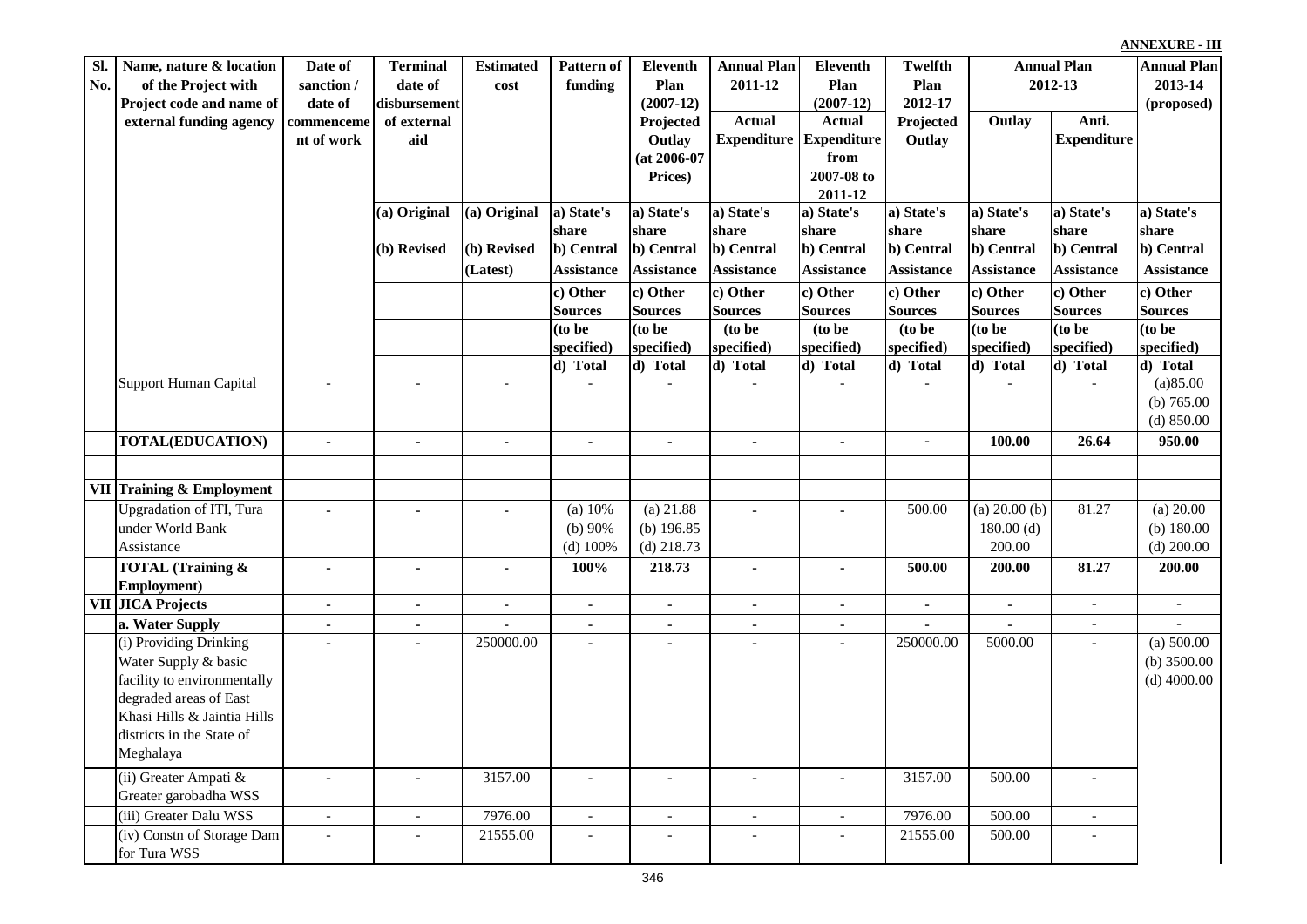| Sl. | Name, nature & location     | Date of                  | <b>Terminal</b>          | <b>Estimated</b>         | Pattern of               | <b>Eleventh</b>          | <b>Annual Plan</b>       | Eleventh                 | <b>Twelfth</b>           |                   | <b>Annual Plan</b>       |                          |
|-----|-----------------------------|--------------------------|--------------------------|--------------------------|--------------------------|--------------------------|--------------------------|--------------------------|--------------------------|-------------------|--------------------------|--------------------------|
| No. | of the Project with         | sanction /               | date of                  | cost                     | funding                  | Plan                     | 2011-12                  | Plan                     | Plan                     | 2012-13           |                          | 2013-14                  |
|     | Project code and name of    | date of                  | disbursement             |                          |                          | $(2007-12)$              |                          | $(2007-12)$              | 2012-17                  |                   |                          | (proposed)               |
|     | external funding agency     | commenceme               | of external              |                          |                          | Projected                | <b>Actual</b>            | <b>Actual</b>            | Projected                | Outlay            | Anti.                    |                          |
|     |                             | nt of work               | aid                      |                          |                          | Outlay                   | <b>Expenditure</b>       | <b>Expenditure</b>       | Outlay                   |                   | <b>Expenditure</b>       |                          |
|     |                             |                          |                          |                          |                          | (at 2006-07              |                          | from                     |                          |                   |                          |                          |
|     |                             |                          |                          |                          |                          | Prices)                  |                          | 2007-08 to               |                          |                   |                          |                          |
|     |                             |                          |                          |                          |                          |                          |                          | 2011-12                  |                          |                   |                          |                          |
|     |                             |                          | (a) Original             | (a) Original             | a) State's               | a) State's               | a) State's               | a) State's               | a) State's               | a) State's        | a) State's               | a) State's               |
|     |                             |                          |                          |                          | share                    | share                    | share                    | share                    | share                    | share             | share                    | share                    |
|     |                             |                          | (b) Revised              | (b) Revised              | b) Central               | b) Central               | b) Central               | b) Central               | b) Central               | b) Central        | b) Central               | b) Central               |
|     |                             |                          |                          | (Latest)                 | <b>Assistance</b>        | <b>Assistance</b>        | <b>Assistance</b>        | <b>Assistance</b>        | <b>Assistance</b>        | <b>Assistance</b> | <b>Assistance</b>        | <b>Assistance</b>        |
|     |                             |                          |                          |                          | c) Other                 | c) Other                 | c) Other                 | c) Other                 | c) Other                 | c) Other          | c) Other                 | c) Other                 |
|     |                             |                          |                          |                          | <b>Sources</b>           | <b>Sources</b>           | Sources                  | <b>Sources</b>           | <b>Sources</b>           | <b>Sources</b>    | <b>Sources</b>           | <b>Sources</b>           |
|     |                             |                          |                          |                          | (to be                   | (to be                   | (to be                   | (to be                   | (to be                   | $\frac{1}{10}$ be | (to be                   | (to be                   |
|     |                             |                          |                          |                          | specified)               | specified)               | specified)               | specified)               | specified)               | specified)        | specified)               | specified)               |
|     |                             |                          |                          |                          | d) Total                 | d) Total                 | d) Total                 | d) Total                 | d) Total                 | d) Total          | d) Total                 | d) Total                 |
|     | (v) Nongstoin Urban WSS     | $\equiv$                 |                          | 13394.00                 |                          |                          | $\mathbb{L}$             | $\overline{a}$           | 13394.00                 | 500.00            | $\overline{\phantom{a}}$ |                          |
|     |                             |                          |                          |                          |                          |                          |                          |                          |                          |                   |                          |                          |
|     | (vi) Small Multipurpose     | $\blacksquare$           |                          | 90000.00                 | $\sim$                   | $\overline{\phantom{a}}$ | $\sim$                   | $\overline{\phantom{a}}$ | 90000.00                 | 5400.00           |                          | (a) 570.00               |
|     | Reservoirs                  |                          |                          |                          |                          |                          |                          |                          |                          |                   |                          | (b) $5130.00$            |
|     |                             |                          |                          |                          |                          |                          |                          |                          |                          |                   |                          | $(d)$ 5700.00            |
|     | <b>TOTAL(WSS)</b>           |                          |                          | 386082.00                |                          |                          |                          |                          | 386082.00                | 12400.00          | $\mathbf{r}$             | 9700.00                  |
|     | <b>b. POWER</b>             |                          |                          |                          |                          |                          |                          |                          |                          |                   |                          |                          |
|     | (i) Renovation,             | $\overline{a}$           |                          | 37668.00                 |                          |                          |                          |                          | 37668.00                 | 100.00            | $\overline{\phantom{a}}$ | (a) $200.00$             |
|     | Modernisation & Upgration   |                          |                          |                          |                          |                          |                          |                          |                          |                   |                          | (b) $1800.00$            |
|     | of Umiam Stage III          |                          |                          |                          |                          |                          |                          |                          |                          |                   |                          | $(d)$ 2000.00            |
|     |                             |                          |                          |                          |                          |                          |                          |                          |                          |                   |                          |                          |
|     | <b>TOTAL(POWER)</b>         | $\blacksquare$           | $\blacksquare$           | 37668.00                 | $\overline{\phantom{a}}$ | $\blacksquare$           | $\blacksquare$           | $\blacksquare$           | 37668.00                 | 100.00            | $\overline{\phantom{a}}$ | 2000.00                  |
|     | c. URBAN                    |                          |                          |                          |                          |                          |                          |                          |                          |                   |                          |                          |
|     | (i) Eco-ptrotection & River | $\overline{a}$           |                          |                          |                          |                          | $\overline{\phantom{a}}$ |                          |                          | 500.00            |                          |                          |
|     | Front Dev of Wahumkhrah     |                          |                          |                          |                          |                          |                          |                          |                          |                   |                          |                          |
|     | and Umshyrpi                |                          |                          |                          |                          |                          |                          |                          |                          |                   |                          |                          |
|     |                             |                          |                          |                          |                          |                          |                          |                          |                          |                   |                          |                          |
|     | (ii) Mono Rail in Shillong  | $\overline{\phantom{a}}$ | $\overline{\phantom{a}}$ |                          | $\overline{a}$           | $\overline{\phantom{a}}$ | $\overline{a}$           | $\overline{\phantom{a}}$ |                          | 100.00            | $\overline{\phantom{a}}$ |                          |
|     | (iii) Infra Dev of New      |                          |                          | 107193.00                |                          |                          |                          |                          | 107193.00                | 500.00            |                          |                          |
|     | Shillong Township Project   |                          |                          |                          |                          |                          |                          |                          |                          |                   |                          |                          |
|     |                             |                          |                          |                          |                          |                          |                          |                          |                          |                   |                          |                          |
|     | (iv) Mono Rail for Tura     | $\blacksquare$           | $\blacksquare$           | $\overline{\phantom{a}}$ | $\overline{\phantom{a}}$ | $\overline{\phantom{a}}$ | $\overline{\phantom{a}}$ | $\overline{\phantom{a}}$ | $\overline{\phantom{a}}$ | 100.00            | $\overline{\phantom{a}}$ | $\overline{\phantom{a}}$ |
|     | <b>TOTAL(URBAN)</b>         |                          |                          | 107193.00                |                          |                          |                          |                          | 107193.00                | 1200.00           | $\blacksquare$           |                          |
|     |                             |                          |                          |                          |                          |                          |                          |                          |                          |                   |                          |                          |
|     |                             |                          |                          |                          |                          |                          |                          |                          |                          |                   |                          |                          |